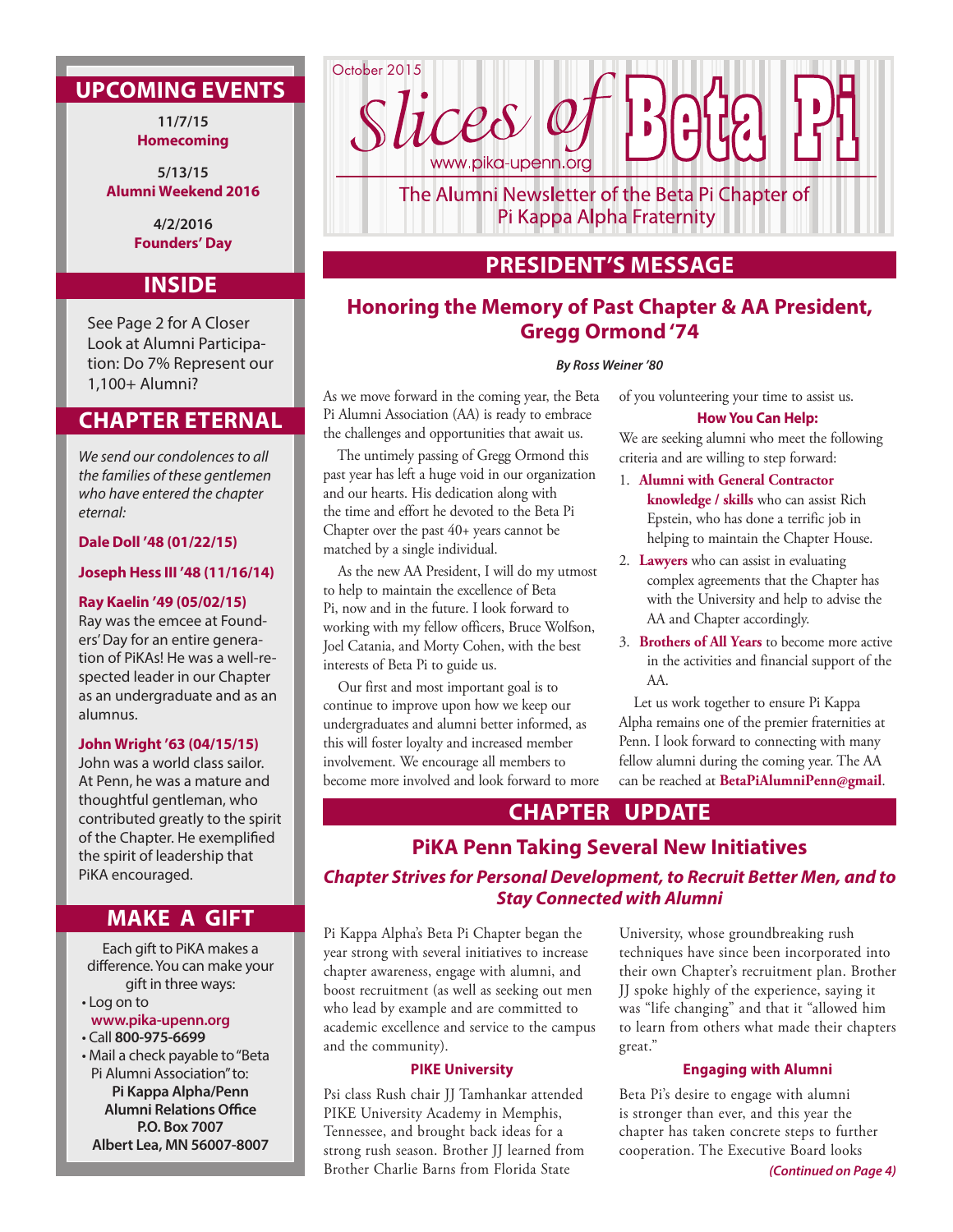# **BETA PI ALUMNI ASSOCIATION**

# **A Closer Look at Alumni Participation: Do 7% Represent our 1,100+ Alumni Brothers?**

The Beta Pi Alumni Association exists to help facilitate lifelong friendship among our alumni brothers and to provide support for our active chapter so that our fraternity positively impact the lives of young men, and maintains a strong legacy at Penn.

How do we do this? Simply, with support from our loyal alumni donors.

Historically, we've referred to our alumni giving program as dues.

In reality, we receive voluntary financial contributions from between 80-90 alumni brothers—about 7% of Beta Pi alumni with whom we maintain contact through email and snail mail.

Needless to say, we are grateful for these loyal brothers and we celebrate them in published honor rolls and at our annual Founders' Day event.

The original intent of this article was to announce an increase in the annual alumni dues amount to \$100 to help cover improvements in our services and some rising operations costs (keep reading for more on these). And, while "officially" the increase stands, it's important to look at our giving figures with a more critical eye.

> • Annually, 80-90 donors support the alumni association with an average gift of \$155-175 (in other words, among those 80-90 donors, some already give \$100 or far more)

- Around 93% of alumni do not support the alumni association
- New grads receive a dues-free year after graduation, with \$25 annual dues for the next four years

**As an alumni association, our ultimate goal is to increase alumni participation. Gifts of all sizes make a difference in our efforts to keep Beta Pi alums connected and help our active chapter thrive. If you can give \$100 or more, we appreciate your support. If you can give at all, we appreciate your support the same. In the end, we are seeking more alumni to participate in our mission.**

Now, here's a look at how we put your dues, gifts, donations, whatever term we use, to work:

This year, we'll initiate a scholarship program for applicants from the freshman class who are scholars, leaders, athletes, and gentleman. Our international fraternity is touting the success of this program at other universities and we are eager to bring it to Penn.

The scholarship program is linked directly to our efforts to dedicate resources to recruiting new members who embody and embrace the values of the fraternity and are eager to lead by example.

Undergraduates who attend Pike University rely on our financial assistance for this

enriching experience.

Our professional communications program is a core part of keeping us connected; this program is supported by alumni donations, and as postage and printing costs increase, we need additional support to keep it going.

As any homeowner knows, facilities repairs will be an ongoing area of need.

### **How to Participate**

Annual appeals for alumni association dues and additional donations are mailed twice yearly—once in the fall and once in the spring. We hope you will continue to support our efforts to keep our alumni brotherhood strong and connected. You can also find information on how to make your gift to the association in the "Make A Gift" box on page one of this newsletter.

### *Beta Pi Alumni Association Officers 2015-16*

**President:** Ross Weiner '80, gemscocapital@aol.com

**Vice President:** Bruce Wolfson '71, bawolfson@me.com

> **Secretary :** Mort Cohen '65, fishfry1201@aol.com

> **Treasurer:** Joel Catania '71, jlclii@aol.com

# **ALUMNI UPDATES**

# **What's new? Engagements, New Careers, and Catching Up with Friends**

### **Ronald F. King '68**

(4861 Tinasa Way, San Diego, CA 92124-2424; rking@ mail.sdsu.edu)

"I hold the Bruce E. Porteous Endowed Professorship in Political Science from San Diego State and am 'Profesor Onorific' at Babe-Bolyai University in Romania."

### **Joel Catania '71**

(P.O. Box 7332, Garden City, NY; jlclii@aol.com)

My wife (and former Beta Pi "Dream Girl") Donna and

I celebrated our 40th wedding anniversary on August 10th. Now that our second son has moved out we are "empty nesters" (unless you count our cat!).

### **John Woodward '78**

(1113E North Stuart Street, Arlington, VA 22201-4781; woodwardlaw@ comcast.net)

Earlier this year, I retired from a long career with the U.S. Government



*John Woodward*

and accepted a position as a Professor of the Practice of International Relations at the Frederick S. Pardee School of Global Studies at Boston University.

Starting in the Fall 2015 semester, I will be teaching graduate and undergraduate courses on campus and mentoring students. I also plan to do briefings, research, and writing on national security issues.

Most recently, I've enjoyed several lunches with my classmate and fraternity brother, **Dr. Robert Ball**, who has generously shared his expertise about Boston.

### **Tom Gray '83**

### (P.O. Box 1542, Los Gatos, CA 95031; tgray@kslaw.com)

After spending 7 years in Orange County, CA, we relocated back to Silicon Valley in August 2013. Then, in August 2014, I changed law firms to join King & Spalding's Palo Alto office as an Intellectual Property Partner. Patty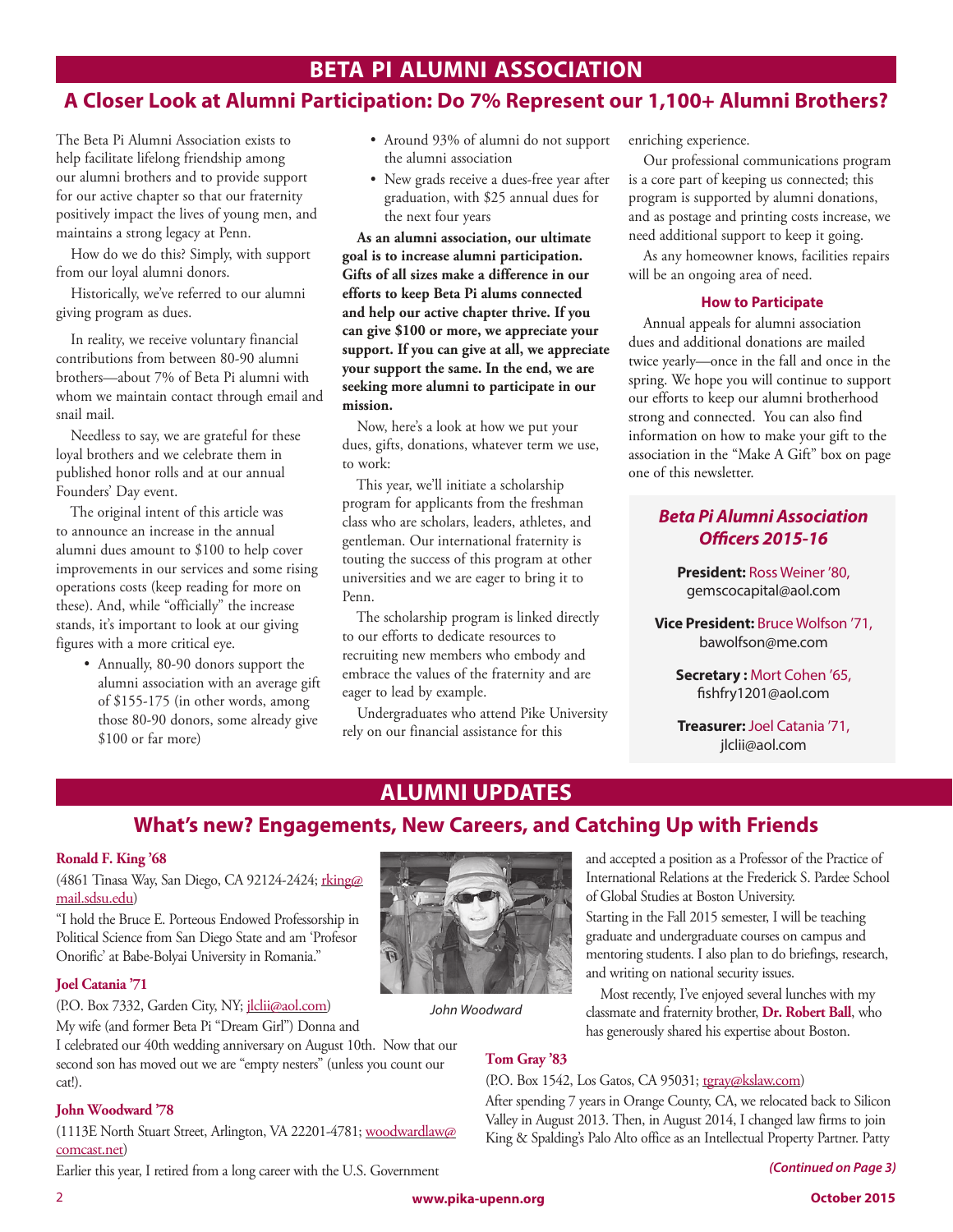# **ALUMNI PROFILE**

## **Paul Zaentz's Enduring Commitment to Beta Pi "I Always Make Time for Beta Pi"**

#### **Paul Zaentz '69** has

traveled around the world, producing films that tell incredible stories. "I've been fortunate to work all over the world—the Amazon rainforest, the Sahara Desert...." he said. Despite his travels and demanding career, Paul hasn't forgotten his time at Beta Pi. In fact, his Beta Pi roots run deep.



Though 43 years have passed, Paul remembers his time at the Chapter like it was yesterday, and to this day, he treasures his time spent there. "Beta Pi has given me a lot over the years—great friends and a great place to live for 3 years," Paul said. "Back then we lived in the house for 3 years, so I became very close with many of the brothers."

"Fortunately, I'm now in the position to give back," he said. "I think it's very important that [the fraternity values] be stressed to young men. I don't know where I'd be today if it wasn't for the friendships and encouragement from my fraternity brothers."

Paul is one of the loyal alumni who travels every year to make it to Founders'



*1995: Paul on the set of English Patient, set in the Sahara Dessert*

Washington."

the chapter."

Day. "At least 30 alumni show up and 15 of them are the same core group that shows up every year," Paul said. "And I'm talking about people coming from Switzerland, California, Florida, Canada, and the state of

It's those 15 brothers that Paul is closest with. "I'm in touch with them all the time," he said. "I feel that if the Beta Pi house ceased to exist on Penn's campus, the brothers from the late 60s and mid-70s would still go back every year to have a reunion. It's about the friendships that you made when you were at

While Beta Pi continues to recruit good young men, Paul noted that the fraternity

*Paul Zaentz today 1990: Paul on the set of* At Play in the Fields of the Lord*, set in The Amazon. The film illustrates the destruction of the Indian culture caused mostly by the missionaries.*

experience has changed quite a bit over the years.

"Unfortunately, I don't think that undergrads today can get the same experience I had because of the way Penn's campus has changed over the past 45 years," Paul said. "I think back then our group had an opportunity to be much closer just

because of the nature of what was going on at Penn and in the world. We had extremely limited choices to eat on and around campus, so we had our lunches and dinners together 5 days a week."

The use of cell phones has also triggered a major change in the way that younger brothers and alumni communicate as compared to the earlier graduates. "Even after I graduated, there was no email and long distance phone calls were expensive," Paul said. "You actually wrote letters and postcards to keep in touch with friends."

When Paul was at the Chapter House, Beta

#### *(Continued on Page 4)*

### **ALUMNI UPDATES (CONTINUED)**

and I celebrated our 25th wedding anniversary last month, July 2015. Our four kids (ages 11, 13, 15, and 17) are all enjoying Northern California and are doing well!

#### **Barry Fleischer '86**

(580 Vernon Ave., Glencoe, IL 60022-1644; bfleischer@ ric.org)

30 years later, members of pledge class '86 (graduating class of '89) got together for a brief moment to share life stories, remember simpler days, raise a glass (or two), and crush each other at an epic tournament-rules beer pong

game. Participants were **Barry Fleischer**, **Jeffrey Rosen**, **Jay Erb**, **Mark Song**, and **Rick Solit**. We plan on repeating next year with more!

#### **Joseph Cohen '02**

(2938 Macomb St NW, Washington, DC. 20008-3315; jocohen2@gmail. com)

Joseph Cohen is engaged to Sara Feldenkris of Cleveland, Ohio. Sara is a graduate of Ohio State University. Joey met Sara when they were attending



*Barry Fleischer & Class of '86*

University of Virginia Law School. Sara presently works as an attorney for the U.S. Federal Reserve Bank in Washington.

#### **Anders Miltner '10**

(610 Via Casitas, Greenbrae, CA 94904; amiltner@seas. upenn.edu)

I quit Microsoft and am going to Princeton for my PhD in computer science.

#### **Parker Schabel '10**

(18930 Eastwood Dr., Chagrin Falls, OH 44023-2341; parker.schabel@gmail.com)

I'm working at a PE firm in Cleveland but making the move out to Denver to begin a growth-equity role.

Parker also mentioned he'd like to reconnect with "Brodsky, Bruce, and Keefe," he said. "It's been too long!"

To let us know what's new with you, visit **www.pika-upenn.org** and "Submit an Update" under the "Alumni Updates" tab.